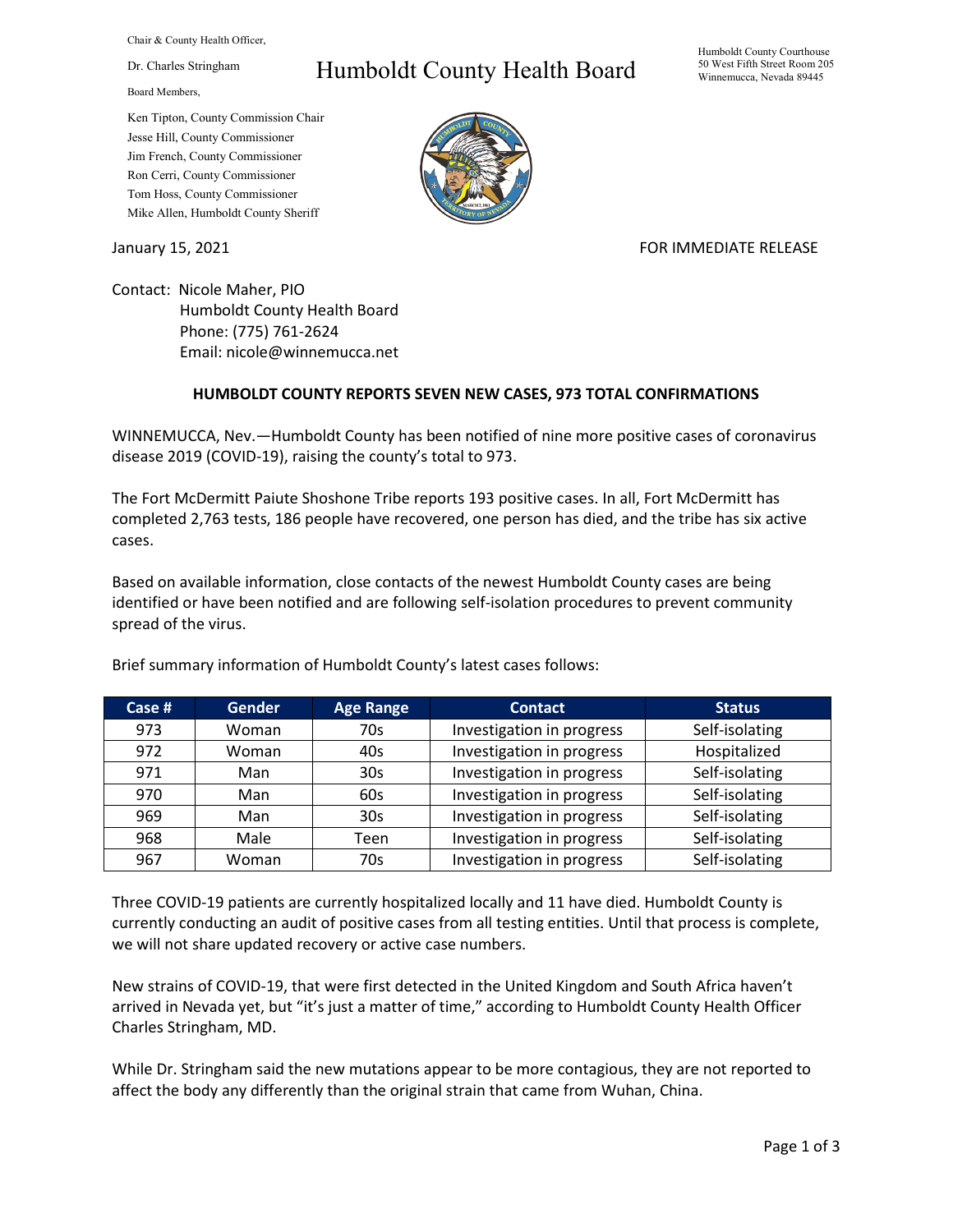"My understanding is these specific mutations don't increase the severity of the disease," said Dr. Stringham, "so that's good news."

However, Dr. Stringham said he's concerned with information that indicates the mutations allow the virus to spread more quickly.

"That is very troubling," said Dr. Stringham. "We are struggling with keeping our infections under control with the current strain. Without dedicated mask wearing and social distancing, we could see cases continue to surge."

The Nevada State Public Health Laboratory is sequencing samples of positive cases every day for both the UK and South African variants of the virus; so far, neither has been detected. The state lab is also working with entities throughout the state to conduct the screenings.

"We will eventually see these strains come to Nevada and we will need to be prepared," said Dr. Stringham. "COVID-19 is much more infectious than the flu, and these new strains will be much more infectious than the COVID we know, so we will need to put our greatest precautions into play."

To prevent the spread of COVID-19 in Humboldt County:

- Stay home to limit exposure, and wear a facial covering if going out in public is necessary.
- Maintain 6 feet of distance from other people at all times.
- Wash hands often with soap and water for at least 20 seconds. If soap and water are not available, use an alcohol-based hand sanitizer.
- Avoid visiting sick people or those who are self-isolating.
- Avoid touching eyes, nose, and mouth.
- Cover coughs and sneezes with a tissue, and throw the tissue in the trash.
- Clean and disinfect frequently touched objects and surfaces.
- Self-isolate if they have had a known exposure, or if they are awaiting COVID-19 test results.
- Stay informed. The COVID-19 situation is changing frequently. Up-to-date information is available on the Centers for Disease Control and Prevention (CDC) [website.](http://www.cdc.gov/coronavirus/2019-ncov/index.html)

COVID-19 testing locations in Humboldt County include:

- **Humboldt General Hospital Screening Clinic** Offers drive-thru screening for asymptomatic persons from 8 a.m. to 5 p.m. Monday through Friday (closed from noon to 1 p.m. for lunch), and byappointment screening with a provider for symptomatic persons from 8 a.m. to 5 p.m. Monday through Friday (closed from noon to 1 p.m. for lunch; call 775-623-5222, ext. 1379 to schedule an appointment). Located at 51 E. Haskell Street, across from Humboldt General Hospital.
- **Golden Valley Medical Center** Private clinic owned by Nevada Gold offers screening for asymptomatic and symptomatic persons. Call (775) 625-4653 for an appointment.
- **Ridley's Pharmacy** Offers in-vehicle, self-administered asymptomatic and symptomatic testing. Go [here](https://www.doineedacovid19test.com/Winnemucca_NV_1098.html) and follow the prompts to schedule an appointment.
- **HGH Emergency Department**  Those who experience severe COVID-like symptoms should go directly to the HGH Emergency Department, which is open 24 hours a day, or call 9-1-1 for emergency assistance.

Local COVID-19 information is available in Spanish @CovidEspanol. Humboldt County COVID-19 updates